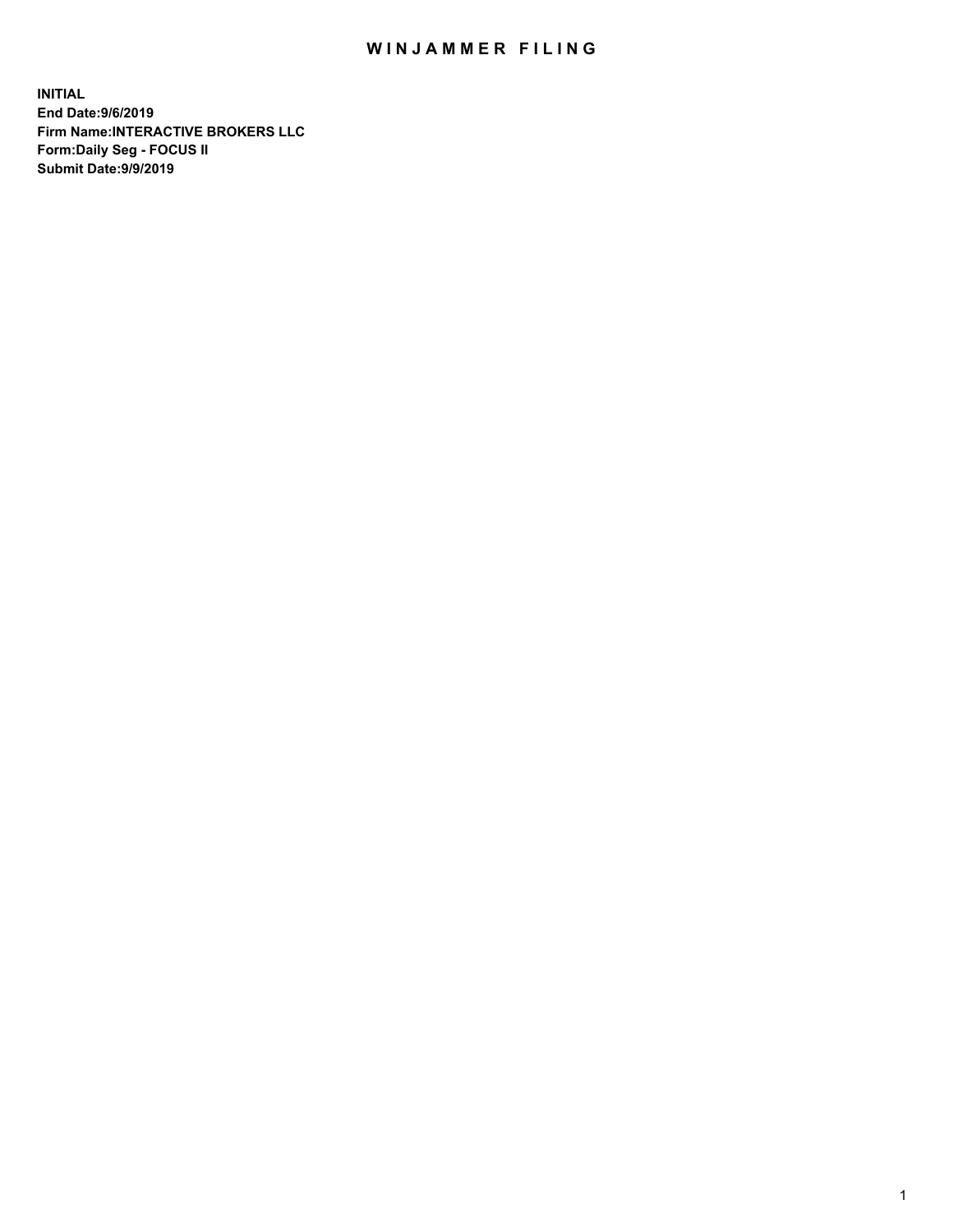**INITIAL End Date:9/6/2019 Firm Name:INTERACTIVE BROKERS LLC Form:Daily Seg - FOCUS II Submit Date:9/9/2019 Daily Segregation - Cover Page**

| Name of Company                                                                                                                                                                                                                                                                                                                | <b>INTERACTIVE BROKERS LLC</b>                                                      |
|--------------------------------------------------------------------------------------------------------------------------------------------------------------------------------------------------------------------------------------------------------------------------------------------------------------------------------|-------------------------------------------------------------------------------------|
| <b>Contact Name</b>                                                                                                                                                                                                                                                                                                            | James Menicucci                                                                     |
| <b>Contact Phone Number</b>                                                                                                                                                                                                                                                                                                    | 203-618-8085                                                                        |
| <b>Contact Email Address</b>                                                                                                                                                                                                                                                                                                   | jmenicucci@interactivebrokers.c<br>om                                               |
| FCM's Customer Segregated Funds Residual Interest Target (choose one):<br>a. Minimum dollar amount: ; or<br>b. Minimum percentage of customer segregated funds required:% ; or<br>c. Dollar amount range between: and; or<br>d. Percentage range of customer segregated funds required between:% and%.                         | $\overline{\mathbf{0}}$<br>$\overline{\mathbf{0}}$<br>155,000,000 245,000,000<br>00 |
| FCM's Customer Secured Amount Funds Residual Interest Target (choose one):<br>a. Minimum dollar amount: ; or<br>b. Minimum percentage of customer secured funds required:% ; or<br>c. Dollar amount range between: and; or<br>d. Percentage range of customer secured funds required between:% and%.                           | $\overline{\mathbf{0}}$<br>$\pmb{0}$<br>80,000,000 120,000,000<br>00                |
| FCM's Cleared Swaps Customer Collateral Residual Interest Target (choose one):<br>a. Minimum dollar amount: ; or<br>b. Minimum percentage of cleared swaps customer collateral required:% ; or<br>c. Dollar amount range between: and; or<br>d. Percentage range of cleared swaps customer collateral required between:% and%. | $\overline{\mathbf{0}}$<br>$\underline{\mathbf{0}}$<br>0 <sub>0</sub><br>00         |

Attach supporting documents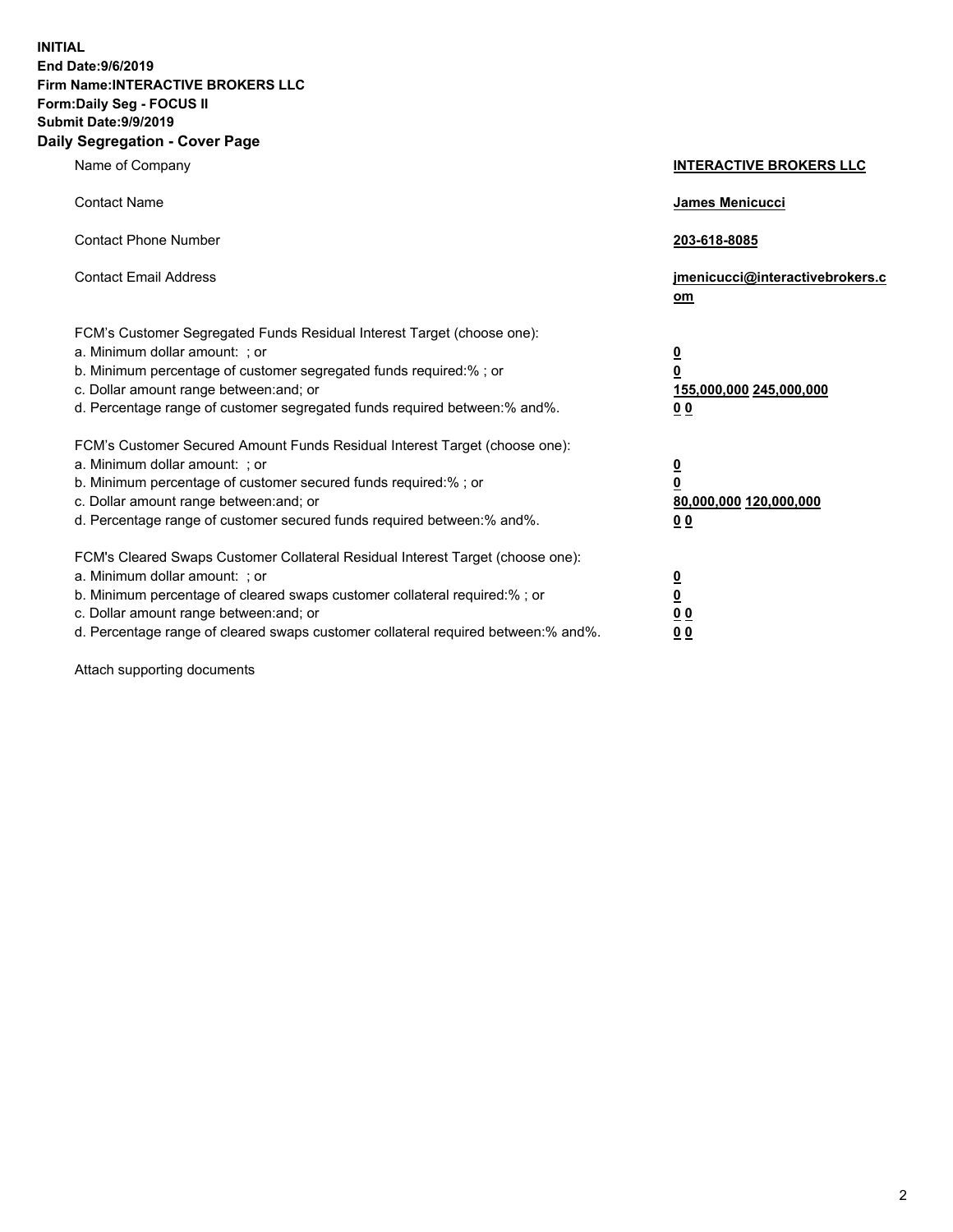## **INITIAL End Date:9/6/2019 Firm Name:INTERACTIVE BROKERS LLC Form:Daily Seg - FOCUS II Submit Date:9/9/2019 Daily Segregation - Secured Amounts**

|     | 2011, Ocgi ogation - Oceaned Anioanita                                                                     |                                  |
|-----|------------------------------------------------------------------------------------------------------------|----------------------------------|
|     | Foreign Futures and Foreign Options Secured Amounts                                                        |                                  |
|     | Amount required to be set aside pursuant to law, rule or regulation of a foreign                           | $0$ [7305]                       |
|     | government or a rule of a self-regulatory organization authorized thereunder                               |                                  |
| 1.  | Net ledger balance - Foreign Futures and Foreign Option Trading - All Customers                            |                                  |
|     | A. Cash                                                                                                    | 495,704,263 [7315]               |
|     | B. Securities (at market)                                                                                  | $0$ [7317]                       |
| 2.  | Net unrealized profit (loss) in open futures contracts traded on a foreign board of trade                  | 11,428,182 [7325]                |
| 3.  | Exchange traded options                                                                                    |                                  |
|     | a. Market value of open option contracts purchased on a foreign board of trade                             | 41,808 [7335]                    |
|     | b. Market value of open contracts granted (sold) on a foreign board of trade                               | -39,746 [7337]                   |
| 4.  | Net equity (deficit) (add lines 1. 2. and 3.)                                                              | 507,134,507 [7345]               |
| 5.  | Account liquidating to a deficit and account with a debit balances - gross amount                          | 6,300 [7351]                     |
|     | Less: amount offset by customer owned securities                                                           | 0 [7352] 6,300 [7354]            |
| 6.  | Amount required to be set aside as the secured amount - Net Liquidating Equity                             | 507,140,807 [7355]               |
|     | Method (add lines 4 and 5)                                                                                 |                                  |
| 7.  | Greater of amount required to be set aside pursuant to foreign jurisdiction (above) or line<br>6.          | 507,140,807 [7360]               |
|     | FUNDS DEPOSITED IN SEPARATE REGULATION 30.7 ACCOUNTS                                                       |                                  |
| 1.  | Cash in banks                                                                                              |                                  |
|     | A. Banks located in the United States                                                                      | 95,740,581 [7500]                |
|     | B. Other banks qualified under Regulation 30.7                                                             | 0 [7520] 95,740,581 [7530]       |
| 2.  | Securities                                                                                                 |                                  |
|     | A. In safekeeping with banks located in the United States                                                  | 462,383,475 [7540]               |
|     | B. In safekeeping with other banks qualified under Regulation 30.7                                         | 0 [7560] 462,383,475 [7570]      |
| 3.  | Equities with registered futures commission merchants                                                      |                                  |
|     | A. Cash                                                                                                    | $0$ [7580]                       |
|     | <b>B.</b> Securities                                                                                       | $0$ [7590]                       |
|     | C. Unrealized gain (loss) on open futures contracts                                                        | $0$ [7600]                       |
|     | D. Value of long option contracts                                                                          | $0$ [7610]                       |
|     | E. Value of short option contracts                                                                         | 0 [7615] 0 [7620]                |
| 4.  | Amounts held by clearing organizations of foreign boards of trade                                          |                                  |
|     | A. Cash                                                                                                    | $0$ [7640]                       |
|     | <b>B.</b> Securities                                                                                       | $0$ [7650]                       |
|     | C. Amount due to (from) clearing organization - daily variation                                            | $0$ [7660]                       |
|     | D. Value of long option contracts                                                                          | $0$ [7670]                       |
|     | E. Value of short option contracts                                                                         | 0 [7675] 0 [7680]                |
| 5.  | Amounts held by members of foreign boards of trade                                                         |                                  |
|     | A. Cash                                                                                                    | 64,865,908 [7700]                |
|     | <b>B.</b> Securities                                                                                       | $0$ [7710]                       |
|     | C. Unrealized gain (loss) on open futures contracts                                                        | 5,395,696 [7720]                 |
|     | D. Value of long option contracts                                                                          | 41,808 [7730]                    |
|     | E. Value of short option contracts                                                                         | -39,746 [7735] 70,263,666 [7740] |
| 6.  | Amounts with other depositories designated by a foreign board of trade                                     | $0$ [7760]                       |
| 7.  | Segregated funds on hand                                                                                   | $0$ [7765]                       |
| 8.  | Total funds in separate section 30.7 accounts                                                              | 628,387,722 [7770]               |
| 9.  | Excess (deficiency) Set Aside for Secured Amount (subtract line 7 Secured Statement<br>Page 1 from Line 8) | 121,246,915 [7380]               |
| 10. | Management Target Amount for Excess funds in separate section 30.7 accounts                                | 80,000,000 [7780]                |
| 11. | Excess (deficiency) funds in separate 30.7 accounts over (under) Management Target                         | 41,246,915 [7785]                |
|     |                                                                                                            |                                  |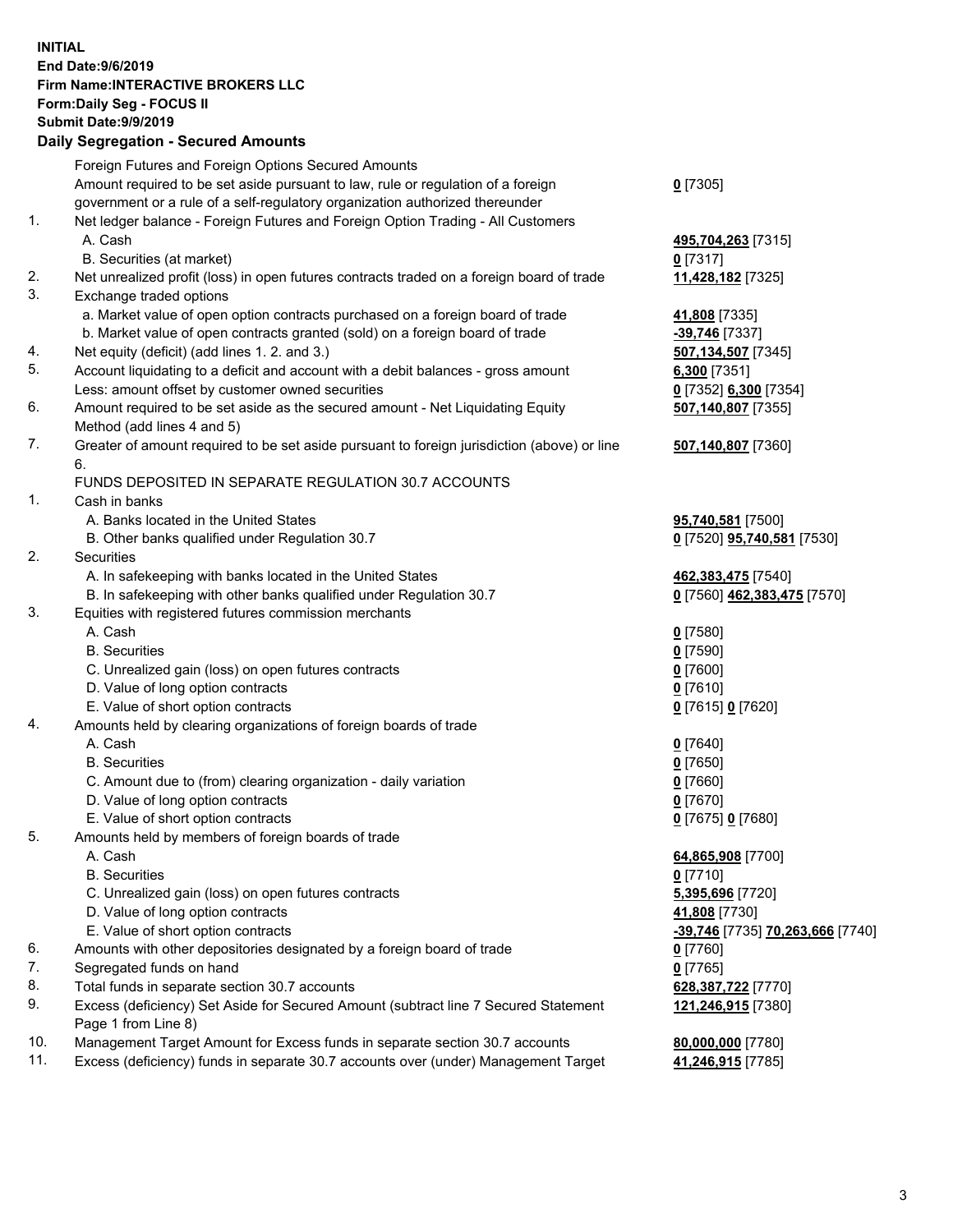|     | <b>INITIAL</b>                                                                      |                            |
|-----|-------------------------------------------------------------------------------------|----------------------------|
|     | End Date: 9/6/2019                                                                  |                            |
|     | Firm Name: INTERACTIVE BROKERS LLC                                                  |                            |
|     | Form: Daily Seg - FOCUS II                                                          |                            |
|     | <b>Submit Date: 9/9/2019</b>                                                        |                            |
|     | Daily Segregation - Segregation Statement                                           |                            |
|     | SEGREGATION REQUIREMENTS(Section 4d(2) of the CEAct)                                |                            |
| 1.  | Net ledger balance                                                                  |                            |
|     | A. Cash                                                                             | 4,200,133,312 [7010]       |
|     | B. Securities (at market)                                                           | $0$ [7020]                 |
| 2.  | Net unrealized profit (loss) in open futures contracts traded on a contract market  | -72,854,254 [7030]         |
| 3.  | Exchange traded options                                                             |                            |
|     | A. Add market value of open option contracts purchased on a contract market         | 236,881,413 [7032]         |
|     | B. Deduct market value of open option contracts granted (sold) on a contract market | -238,044,895 [7033]        |
| 4.  | Net equity (deficit) (add lines 1, 2 and 3)                                         | 4,126,115,576 [7040]       |
| 5.  | Accounts liquidating to a deficit and accounts with                                 |                            |
|     | debit balances - gross amount                                                       | 1,225,495 [7045]           |
|     | Less: amount offset by customer securities                                          | 0 [7047] 1,225,495 [7050]  |
| 6.  | Amount required to be segregated (add lines 4 and 5)                                | 4,127,341,071 [7060]       |
|     | FUNDS IN SEGREGATED ACCOUNTS                                                        |                            |
| 7.  | Deposited in segregated funds bank accounts                                         |                            |
|     | A. Cash                                                                             | 1,028,227,810 [7070]       |
|     | B. Securities representing investments of customers' funds (at market)              | 1,987,380,775 [7080]       |
|     | C. Securities held for particular customers or option customers in lieu of cash (at | $0$ [7090]                 |
|     | market)                                                                             |                            |
| 8.  | Margins on deposit with derivatives clearing organizations of contract markets      |                            |
|     | A. Cash                                                                             | 3,735,404 [7100]           |
|     | B. Securities representing investments of customers' funds (at market)              | 1,339,483,675 [7110]       |
|     | C. Securities held for particular customers or option customers in lieu of cash (at | $0$ [7120]                 |
|     | market)                                                                             |                            |
| 9.  | Net settlement from (to) derivatives clearing organizations of contract markets     | -29,656,802 [7130]         |
| 10. | Exchange traded options                                                             |                            |
|     | A. Value of open long option contracts                                              | 236,769,354 [7132]         |
|     | B. Value of open short option contracts                                             | <u>-237,989,731</u> [7133] |
| 11. | Net equities with other FCMs                                                        |                            |
|     | A. Net liquidating equity                                                           | $0$ [7140]                 |
|     | B. Securities representing investments of customers' funds (at market)              | 0 [7160]                   |
|     | C. Securities held for particular customers or option customers in lieu of cash (at | $0$ [7170]                 |
|     | market)                                                                             |                            |
| 12. | Segregated funds on hand                                                            | $0$ [7150]                 |
| 13. | Total amount in segregation (add lines 7 through 12)                                | 4,327,950,485 [7180]       |
| 14. | Excess (deficiency) funds in segregation (subtract line 6 from line 13)             | 200,609,414 [7190]         |
| 15. | Management Target Amount for Excess funds in segregation                            | 155,000,000 [7194]         |
| 16. | Excess (deficiency) funds in segregation over (under) Management Target Amount      | 45,609,414 [7198]          |

16. Excess (deficiency) funds in segregation over (under) Management Target Amount Excess